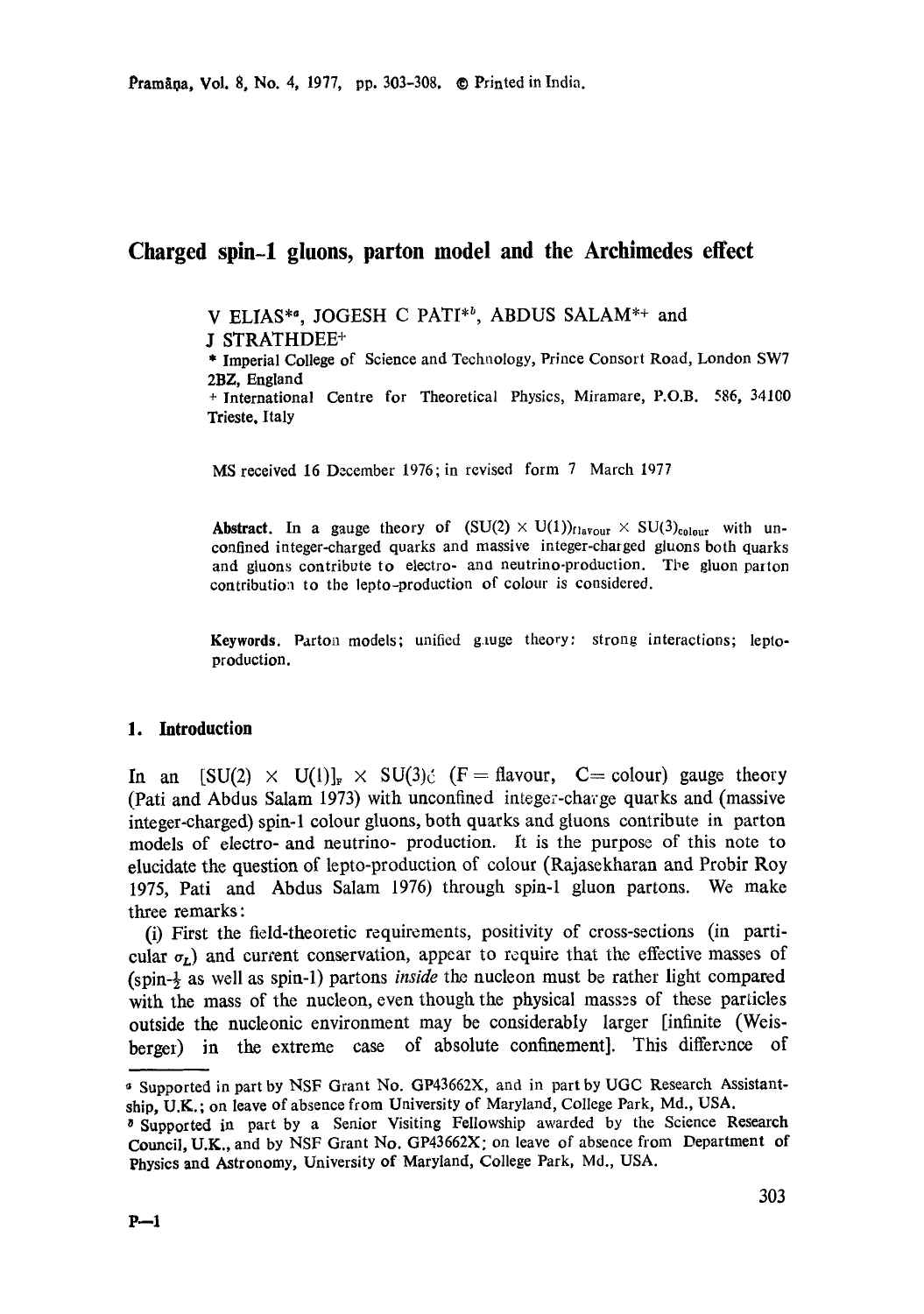effective masses inside and outside the nucleonic environment--the "Archimedes effect" (Pati and Abdus Salam 1976)—is, of course, implicit within the naive parton picture (if only for the model to be compatible with precocious scaling) and in this sense is not new. However, the fact that such a restriction may be implied by the positivity of  $\sigma_{r}$ . (for spin-1 partons) and current conservation (for spin- $\frac{1}{2}$  as well as spin-1 partons) does not appear to have been remarked on in the literature.

(ii) Our second remark is that the use of light effective masses for partons has implications for the magnitude of colour excitation through spin-1 partons. This is because the spin sum for "on-mass-shell" spin-1 partons is given by  $(-g_{\mu\nu} +$  $(p_\mu p_\nu)/\mu^2$ ,  $\mu^2$  being their effective mass. As a consequence of this, the *leading term* of the spin-1 patton contribution to the structure functions (either within the naive patton picture or in the sense of light cone expansions) turns out to depend explicitly on  $\mu^2$  through a factor of the form  $(m_U^4/\mu^4)$ , where  $m_U$  denotes the gluon propagator mass. Quite clearly, the presence of such a mass ratio would have profound implications for the magnitude of colour excitation if  $\mu^2 < m_N^2 < m_U^2$ . (Note, by contrast, that no such explicit dependence on parton mass arises for the leading term of spin- $\frac{1}{2}$  parton contributions\* to structure functions. It is for this reason that in the parton picture, the Archimedes effect has not played the crucial role for spin- $\frac{1}{2}$  partons that it does for charged spin-1 partons.)

(iii) Finally, we remark briefly on the emergence of "the Archimedes effect" in non-topological solitonic treatments of field theories.

## **2.** Positivity of  $\sigma_L$ , gauge-invariant form for  $W_{\mu\nu}$  and effective parton mass in **the naive parton model**

The naive parton model (which has its parallel within the light cone or operator product expansion) starts by treating the initial and final patrons essentially as free particles (on their "effective" mass shells). There are then two parts to every "derivation "of patton model results. For example for electro-production, first one writes down the *field-theoretic amplitude* for  $e^+$  (free parton of momentum  $p_{\mu}$ )  $\rightarrow$  e<sup>+</sup> (free parton of momentum  $p_{\mu} + q_{\mu}$ ). This is then followed by a second part in which one relates the parton momentum  $p_{\mu}$  to the incoming nucleon momentum  $P_{\mu}$  using an infinite momentum frame. It is the need to reconcile the demands of these two parts of the derivation which lead to the necessity of light parton masses inside the nucleonic environment.

To see this, first consider the field-theoretic part of the elastic scattering of electrons against charged (massive) spin-1 colour gluons in the context of a spontaneously broken *renormalizable* colour gauge theory (Pati and Abdus Salam 1973)  $(i.e., e + V^+(p) \rightarrow e + V^+(p+q))$ . Note that for such a theory the photon as well as its orthogonal colour gauge partner  $\tilde{U}$  contribute in order  $e^2$ . With the "combined" propagator (Rajasekharan and Probir Roy 1975; Pati and

<sup>\*</sup> This characteristic difference between spin-½ *versus* spin-1 patton contributions is, of course, no more than a *kinematical difference* between the spin sums and the normalization factors in **the**  two cases.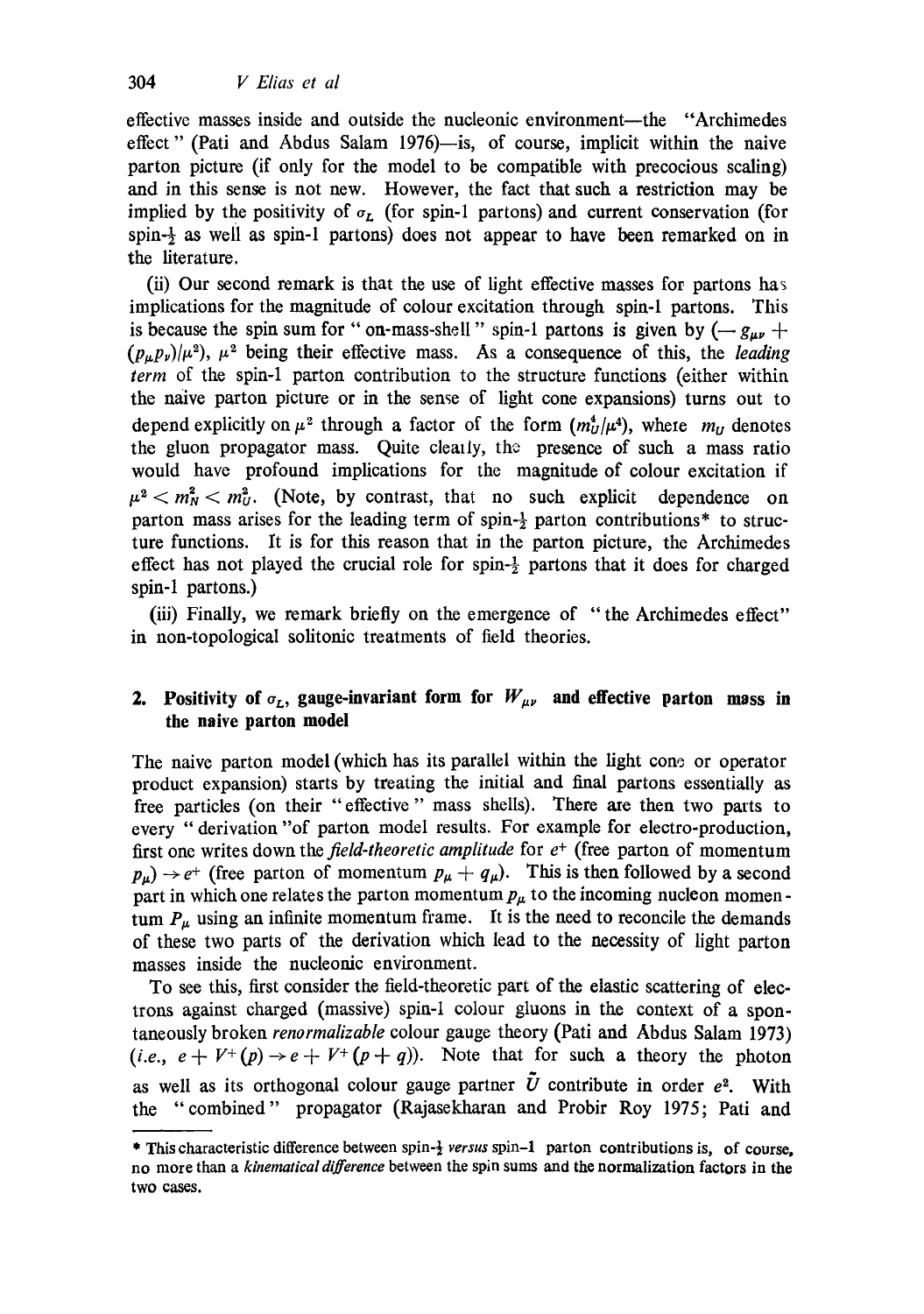Abdus Salam 1976)  $(1/q^2)$  --- $[1/(q^2-m_U^2)] = 1/q^2$  [--- $m_U^2/(q^2-m_U^2)$ ], the crosssection is  $L_{\mu\nu} W_{\mu\nu}^{(V)}$ , with

$$
W_{\mu\nu}^{(V)} = \left(-g_{\mu\nu} + \frac{q_{\mu}q_{\nu}}{q^2}\right)W_1^{(V)} + \frac{1}{\mu^2}\left(p_{\mu} - \frac{pq}{q^2}q_{\mu}\right)\left(p_{\nu} - \frac{pq}{q^2}q_{\nu}\right)W_2^{(V)}\tag{1 a}
$$

and  $L_{\mu\nu}$  is the familiar leptonic tensor. Here

$$
W_1^{(V)} \propto \left(\frac{m_U^2}{Q^2 + m_U^2}\right)^2 \left\{2pq + 7Q^2 + \frac{(2pq)^2}{\mu^2} + \frac{Q^4}{\mu^2}\right\} \frac{1}{Q^2}
$$
  

$$
W_2^{(V)} \propto \left(\frac{m_U^2}{Q^2 + m_U^2}\right)^2 \left\{12 + \frac{3Q^2}{\mu^2} + \frac{2pq}{\mu^2} + \frac{Q^4}{\mu^4}\right\} \frac{\mu^2}{Q^2}
$$
 (1 b)

 $\mu^2 = p^2 = (p + q)^2$ . From this, although  $Q^2 = |q^2| = 2pq$ , the substitution is not explicitly made in  $(1 b)$  for reasons which become clear later.

In the above expressions, we have not exhibited normalization and coupling constant factors, which are *common* to  $W_1^{(v)}$  and  $W_2^{(v)}$  and are positive definite. Note that at this stage all demands of field theory are, of course, trivially satisfied with arbitrary values of  $\mu^2$ ;  $W_{\mu\nu}^{(V)}$  has the right invariant form consistent with current conservation and

$$
\sigma_L^{(V)} = W_2^{(V)} \left( 1 + \frac{Q^2}{4\mu^2} \right) - W_1^{(V)} > 0,
$$
  
\n
$$
\sigma_T^{(V)} = W_1^{(V)} > 0.
$$
\n(2)

Now comes the patton picture, where one relates the incoming parton momentum to the nucleon four-momentum.

Let  $P$  and  $p$  be the nucleon and incoming parton four-momenta. In the familiar infinite momentum frame  $(P \rightarrow \infty)$  write

$$
P_{\mu} = (\sqrt{M_{N}^{2} + P^{2}}, 0, 0, P),
$$
  
\n
$$
p_{\mu} = (\sqrt{\mu^{2} + P_{1}^{2}}) + \xi^{2} P^{2}, p_{\mu}, p_{\mu}, \xi P),
$$
  
\n
$$
\equiv \xi P_{\mu} + \Delta_{\mu},
$$
\n(3)

where  $\Delta_{\mu}$  is defined by (3), while

$$
x = \frac{Q^2}{2M_N v}
$$
,  $v = \frac{Pq}{M_N}$  and  $\xi = x + 0 (v^{-1})$ . (4)

Positivity of  $\sigma_L$  is lost in allowed regions of x and  $Q^2$ , with the familiar parton model (approximate) substitution  $p_{\mu} \approx \xi P_{\mu}$ , unless in the spin sums  $(-g_{\mu\nu})$  $+$  ( $p_{\mu}p_{\nu}|\mu^2$ )) and  $((-g_{\mu\nu})+(p'_{\mu}p'_{\nu})/(p' = p + q)$  for incoming and outgoing gluons, treated free and on-mass-shell,  $\mu^2$  is consistently replaced by  $\xi^2 P^2$  =  $\xi^2 m_N^2$  whenever  $p_\mu$  is replaced by  $\xi P_\mu$ .

The result is obvious from the remark that, though quite generally the "mass shell" spin-sum  $(g_{\mu\nu} + (p_{\mu}p_{\nu}/p^2))$  does not contain contributions from the unphysical spin-zero component of the vector field, one cannot (as is commonly done) replace the expression above by  $(-g_{\mu\nu} + (p_{\mu}p_{\nu}/\mu^2))$  together with the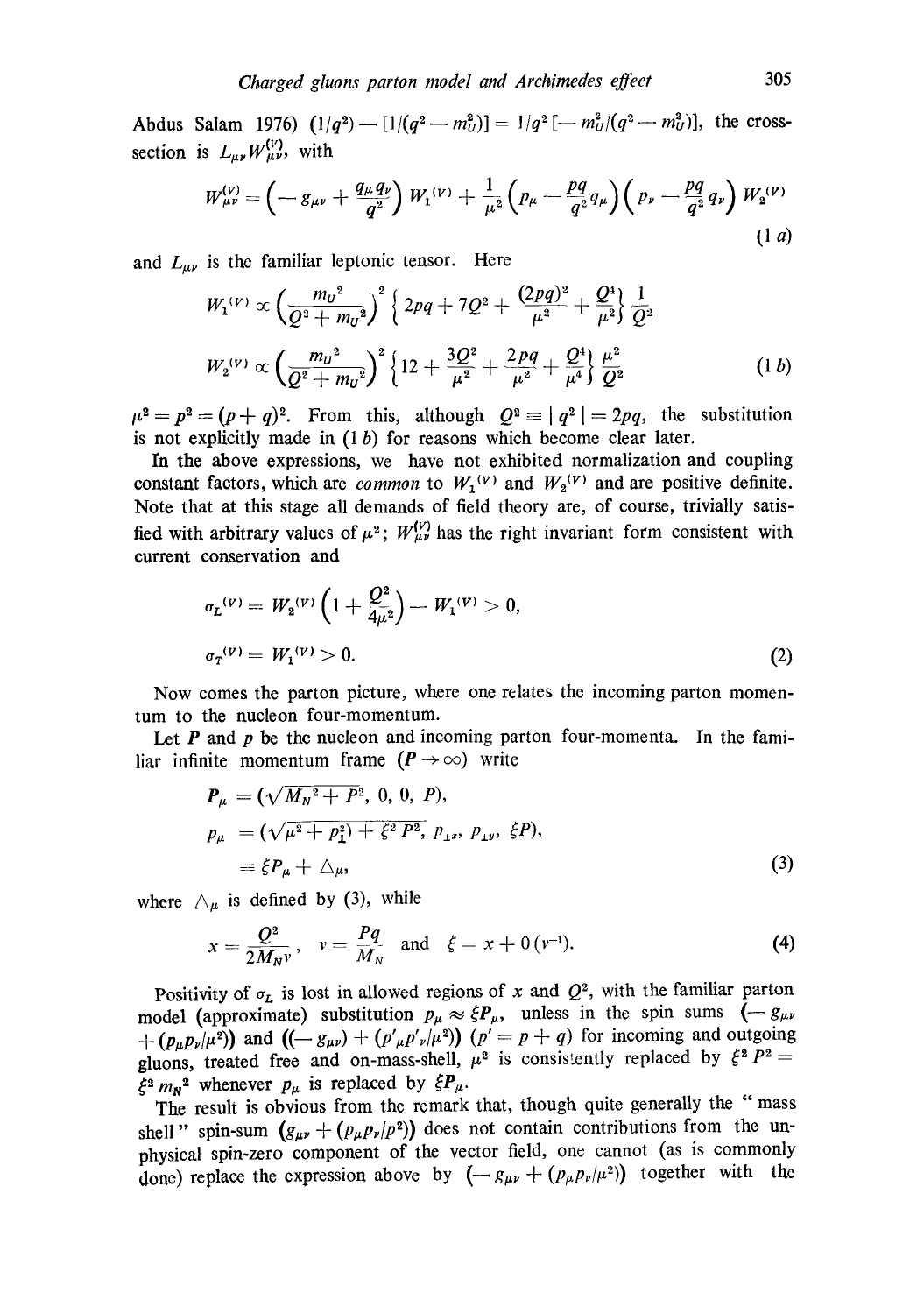naive parton model replacement  $p_{\mu} \sim \xi P_{\mu}$  in the product  $p_{\mu} p_{\nu}/(\mu^2)$  without the simultaneous replacement  $\mu^2 = \xi^2 M_N^2$ .

Otherwise, the negative metric states begin to contribute and  $\sigma_L$  can be rendered negative for some region of the physical phase space.

To see that this does in fact happen in the naive treatment, examine the expressions of spin-1 colour gluon parton contribution to the electro-production structure functions obtained with the substitution  $p_{\mu}p_{\nu} \rightarrow x^2 P_{\mu}P_{\nu}$  ( $x = \xi + O(\nu^{-1})$ )

$$
F_{1 \text{col}}^{(N)}\left(\text{spin } 1\right) = \left(\frac{m_{U}^{2}}{Q^{2} + m_{U}^{2}}\right)^{2} \frac{16}{3} \left(1 + \frac{Q^{2}}{4\mu^{2}}\right) v\left(x\right),
$$
\n
$$
F_{2 \text{col}}^{(N)}\left(\text{spin } 1\right) = \left(\frac{m_{U}^{2}}{Q^{2} + m_{U}^{2}}\right)^{2} \frac{4}{3} \left(3 + \frac{Q^{2}}{\mu^{2}} + \frac{Q^{4}}{4\mu^{4}}\right) x v\left(x\right).
$$
\n(5)

Here  $F_{1 \text{ col}}^{(N)} = W_{1 \text{ col}}^{(N)}$  and  $F_{2 \text{ col}}^{(N)} = vW_{2 \text{ col}}^{(N)}$ ;  $m_U$  denotes the gluon propagator mass,  $\mu$  the effective gluon parton mass and  $\boldsymbol{v}$  (x) the momentum distribution function for gluons inside the nucleon. Note the explicit dependence of the structure functions on the parton mass  $\mu^2$  through the terms  $(Q^2/\mu^2)$  and  $(Q^4/\mu^4)$ , which owe their origin to the specific forms of polarization sums of the incoming and outgoing spin-1 partons. The presence of the colour damping factor  $[m_{U}^2]$  $(Q^2 + m_U^2)^2$  implies that--in spite of the  $\mu^2$ -dependent contributions from spin-1 partons, asymptotically  $F_{\text{col}}^{(N)}$  scale (provided that  $\mu^2$  is either a constant, or a function of  $x$  alone).

From (5) we obtain

$$
\sigma_L = K \left( \frac{m_U^2}{Q^2 + m_U^2} \right)^2 v \left( x \right) \left( \frac{\mu^2}{Q^2} \right) \left[ \left( 8 + \frac{8}{3} \frac{Q^2}{\mu^2} + \frac{2}{3} \frac{Q^4}{\mu^4} \right) \frac{x^2 M_N^2}{\mu^2} + \left( -\frac{10}{3} \frac{Q^2}{\mu^2} - \frac{2}{3} \frac{Q^4}{\mu^4} + \frac{1}{6} \frac{Q^6}{\mu^6} \right) \right].
$$
 (6)

Here K is a positive constant. It is easy to verify that  $\sigma_L$  is positive definite if we set  $\mu^2 = p_\mu^2 = x^2 M_N^2$ , consistent with  $p_\mu p_\nu \rightarrow x^2 P_\mu P_\nu$ . However, it may also be verified that for any value of  $\mu^2 > 2x^2 M_N^2$ , there exists a range of  $Q^2$ values (depending upon  $\mu^2$ ) for which  $\sigma_L$  is negative. (For instance, for  $x^2 M_N^2$  $=$   $\frac{1}{2}\mu^2$ ,  $\sigma_L$  is negative in the region  $2\mu^2 < Q^2 < 10/3 \mu^2$ .)

As demonstrated at the beginning of this section, it is obviously *not* the field theory of spin-1 gluons, which led to negative  $\sigma_L$ . It is the naive parton approximation which leads to negative  $\sigma_L$  in some regions of x and  $Q^2$  (depending upon  $\mu^{2}$ ), unless consistent with the naive substitution  $p_{\mu} \rightarrow xP_{\mu}$  and  $p_{\mu}p_{\nu} \rightarrow x^{2}P_{\mu}P_{\nu}$ (in the infinite momentum frame), we also consider  $\mu$  a function of  $x (\mu^2 = x^2 M_N^2)$ . It follows from this firstly that  $\mu^2 < M_N^2$  and secondly (for the naive case, *i.e.*,  $p_{\mu} \rightarrow x \mathbf{P}_{\mu}$  that for  $x \rightarrow 0$ ,  $\mu$  also tends to zero.

Admittedly, there are several physical considerations\* which imply that the patton model formulation and the infinite momentum frame treatment breaks

<sup>\*</sup> One attitude to adopt and perhaps the right one is that one must never go to the extreme limit,  $x \rightarrow 0$ , since the parton model formulation simply breaks down in this limit. However, note that consistent with the expectations of a report is experienced (spontaneously broken) Yang-Mills gauge theory,  $W_{\mu\nu}$  has no singularities in the zero mass limit (Dombey 1976) ; since in such theories one would expect the masses  $m_U$  and  $\mu$  to tend to zero together with the expectation values of the relevant Higgs scalars.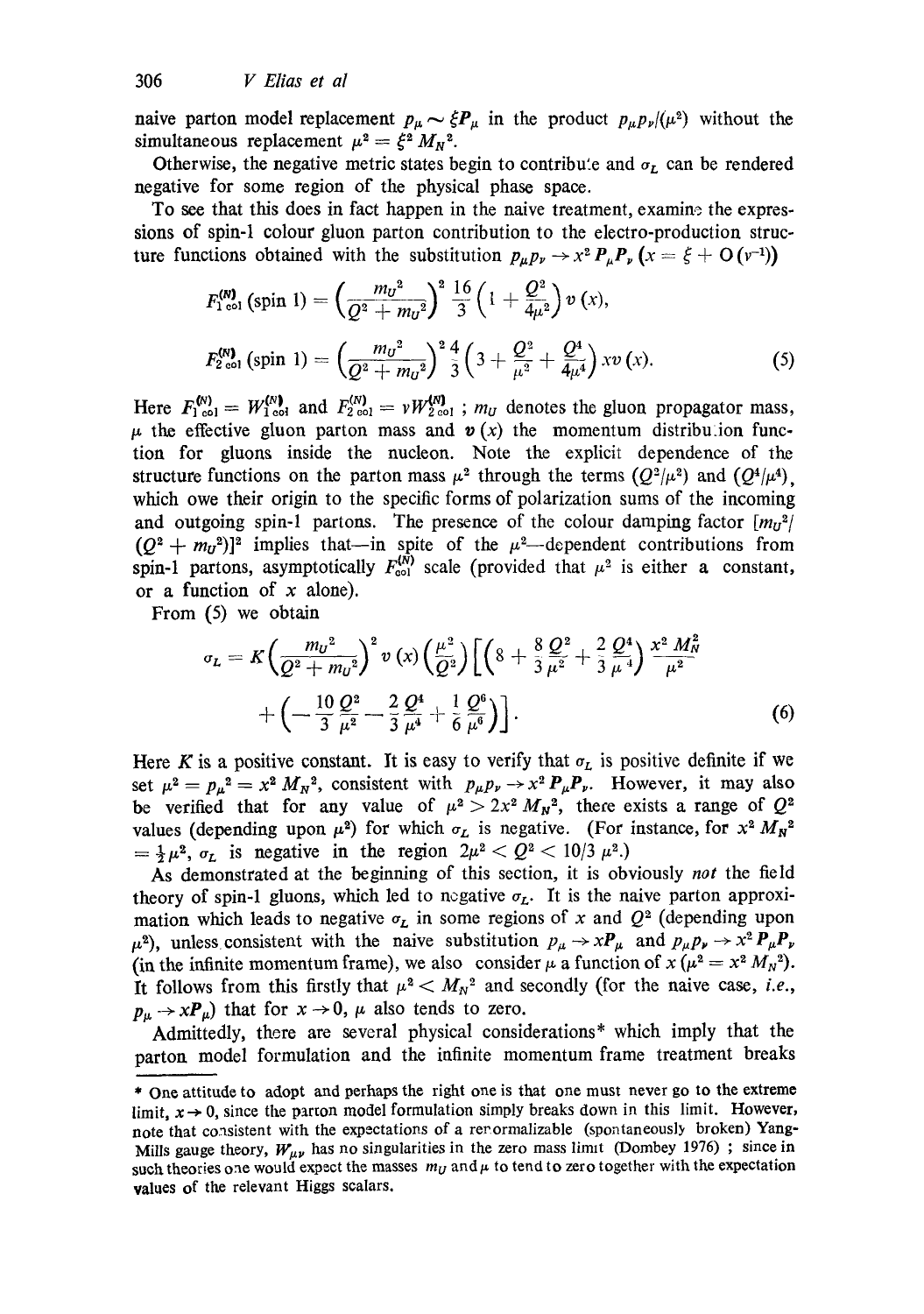down for sufficiently small  $x \to 0$  (as well as for sufficiently small  $Q^2$ ). These difficulties of the patton model formulation have been discussed in the past for spin-½ partons and have recently become the subject of considerable interest in the literature (Barbieri *et al,* De Rujula *et al* 1976, Gross *et al* 1976). For spin-1, however, the demands are stronger, and the moral we wish to draw is that for such regions of x and  $Q^2$  where parton model formulation may be expected to apply [say  $x > 0.2$  and  $Q^2 > 2$  (GeV)<sup>2</sup>], positivity of  $\sigma_L$  is satisfied strictly as long as we replace  $\mu^2$  either by  $x^2 M_N^2$  or by some average value  $\tilde{\mu}^2 \approx \langle x^2 \rangle M_N^2 < M_N^2$  (e.g.,  $\tilde{\mu}^2 \approx 0.3$  to  $0.5$  (GeV)<sup>2</sup> if very small x and  $Q^2$  are excluded from consideration); in other words we do not of course insist on the strict functional form  $\mu = xM_N$ .

We now wish to relax the naivest of parton model assumptions  $p_{\mu} \approx \xi P_{\mu}$  and generalize to  $p_{\mu} = \xi P_{\mu} + \Delta_{\mu}$  [for definitions of  $\xi$  and  $\Delta_{\mu}$ , see eq. (4)]. It appears that  $\mu^2 = p^2$  is now further restricted (both for spin- $\frac{1}{2}$  and spin-1 partons) by requirements of current conservation. Specifically, in order that  $W_{\mu\nu}$  has the right covariant structure consistent with current conservation and certain parton model assumptions, one can show that it is necessary that the effective masses of spin- $\frac{1}{2}$  or spin-1 partons have the form

$$
\mu^{2} \equiv p_{\mu}^{2} = x^{2} M_{N}^{2} + \langle p_{T}^{2} \rangle \left( \frac{Q^{2}}{2 v^{2}} - \frac{3}{2} \right).
$$

Here  $\langle p_T^2 \rangle$  is the average value of  $p_T^2$  for the parton distribution in question. (To derive this result we assume that the *net* transverse momentum carried either by the spin-½ partons or the spin-1 gluons vanishes.) The proof will not be given here.

#### **3. The Archimedes effect**

The field theoretic requirement of the effective mass of the gluon in the nucleonic environment in a parton model context being environment dependent (and of the form  $xM_N \approx Q^2/2v$  in the naivest parton model) is a special instance of the Archimedes effect. This effect is familiar from other branches of physics, for example from the theory of metals and nuclear shell models where electrons and nucleons, respectively, behave (as essentially free particles) with effective masses different from their physical masses, and with a strong environment dependence. Another relevant instance is the plasmon effect for a gas of massless [exact  $SU(3)<sub>c</sub>$ ] Yang-Mills gauge bosons studied by Kislinger and Morley (1976), who show that within a (high temperature) environment in the early universe, the coloured gluons must possess non-zero effective masses.

A systematic study of the Archimedes effect for gauge theories is given by Friedberg *et al* (1976) and Nishimura (1976) who consider non-topological soliton solutions for spontaneously broken gauge theories. They show, for example, that for spontaneously broken SU(2) and SU(3) theories, with gauge bosons and appropriate Higgs-Kibble fields, there exist solitonic solutions, where the gauge particles are relatively light inside the solitonic environment (confined to a self-consistently determined radius  $R$ ) while possessing the conventional Higgs-Kibble mass  $e \langle \phi \rangle$  at long distances from the centre of the soliton.